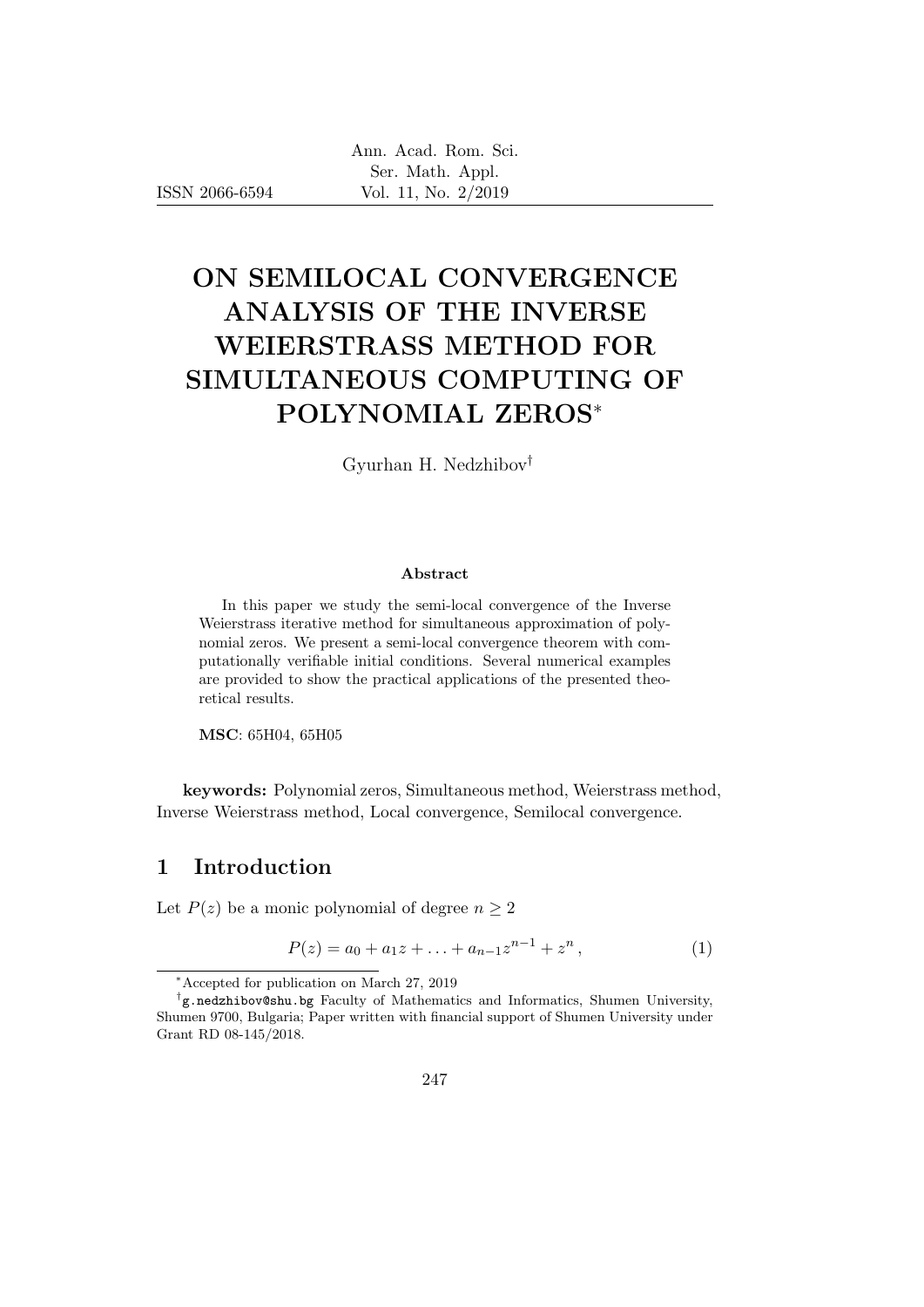with simple real or complex zeros  $\alpha_1, \alpha_2, \ldots, \alpha_n$ , and let  $z_1^{(0)}$  $\tilde{z}_1^{(0)}, z_2^{(0)}$  $z_2^{(0)}, \ldots, z_n^{(0)}$ be distinct reasonable close approximations of these zeros. Throughout this paper we assume without loss of generality that  $a_0 \neq 0$ , i.e.  $\alpha_i \neq 0$  for  $i=1,\ldots,n$ 

In this study we consider a simultaneous iterative method defined by

$$
z^{(k+1)} = G(z^{(k)}) = G^{k+1}(z^{(0)}), \quad k = 0, 1, 2, \dots,
$$
 (2)

where  $G: \mathcal{D} \subset \mathbb{C}^n \to \mathbb{C}^n$  is a vector valued function with components

$$
G_i = G_i(z) = \frac{z_i^2}{z_i + W_i(z)}, \ z = (z_1, \dots, z_n), \ i = 1, \dots, n,
$$
 (3)

and the Weierstrass' correction  $W_i : \mathcal{D} \subset \mathbb{C}^n \to \mathbb{C}$  is defined by

$$
W_i(z) = \frac{P(z_i)}{\prod_{j \neq i}^n (z_i - z_j)} \quad (i = 1, ..., n),
$$
 (4)

where  $\mathcal D$  is the set of all vectors in  $\mathbb C^n$  with distinct components. Then we can define the operator  $W : \mathcal{D} \subset \mathbb{C}^n \to \mathbb{C}^n$  by  $W(z) = (W_1(z), \ldots, W_n(z)).$ 

The iteration method  $(2)-(3)$  was firstly introduced in [3], and some recent results were obtained in [1, 2, 4, 5, 6, 7]. All the obtained results are modifications of local convergence results of classical Weierstrass iterative method presented in [8, 9, 10, 11, 13, 14, 12].

Throughout the paper, we will use only the maximum vector norm defined by

$$
||z||_{\infty} = \max_{i} |z_i|,
$$

and we use the function  $d: \mathbb{C}^n \to \mathbb{R}_+$  defined by  $d(z) = \min\{\delta(z), \gamma(z)\},\$ where

$$
\delta(z) = \min_{i \neq j} |z_i - z_j| \text{ and } \gamma(z) = \min_j |z_j| \quad (j = 1, \dots, n). \tag{5}
$$

We denote the set of all polynomials over a field  $C$  by  $C[z]$ . In our last work [1] we have proved the following convergence theorem (see also Theorem 1 in [2]).

**Theorem 1** Let  $P \in \mathcal{C}[z]$  be a monic polynomial of degree  $n \geq 2$ , where  $\alpha = {\alpha \in \mathcal{C}^n : \alpha_i \neq 0 \text{ and } \alpha_i \neq \alpha_j \text{ for } i, j = 1, \dots, n}$  is the root vector of P, and let  $1 \leq p \leq \infty$ . Suppose  $z^{(0)} \in \mathcal{C}^n$  is an initial guess satisfying

$$
E(z^{(0)}) = \frac{\|z^{(0)} - \alpha\|}{d(\alpha)} < \bar{R}(n, p) = \frac{2^{\frac{1}{n+1}} - 1}{2 \cdot 2^{\frac{1}{n+1}} - 1} \,. \tag{6}
$$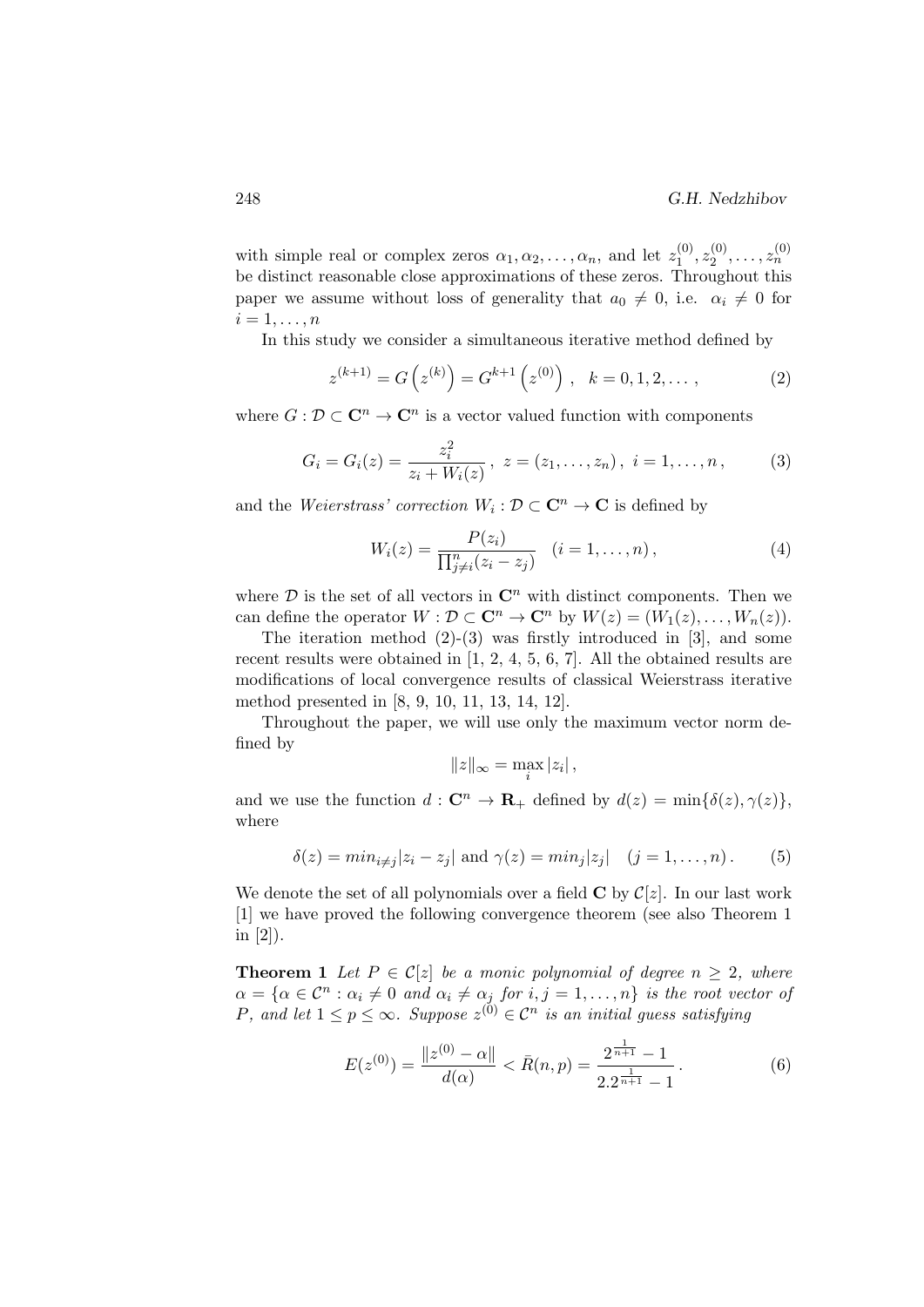Local convergence of the Inverse Weierstrass method 249

Then the following statements hold true.

(i) CONVERGENCE. The Inverse Weierstrass iteration  $(2)-(3)$  is well defined and converges quadratically to the root-vector  $\alpha$  of P.

(ii) A posteriori error estimate. For all  $k > 0$  we have the estimate

$$
||z^{(k+1)} - \alpha|| \le \lambda^{2^k} ||z^{(k)} - \alpha||,
$$
\n(7)

(iii) A PRIORI ERROR ESTIMATE. For all  $k \geq 1$  we have the estimate

$$
||z^{(k)} - \alpha|| \le \lambda^{2^k - 1} ||z^{(0)} - \alpha||,
$$
\n(8)

where  $\lambda = E(z^{(0)})/\bar{R}(n, p)$ .

The main purpose of this work is to obtain new semi-local convergence theorems and theorem with computationally verified conditions. The paper is structured as follows: In Section 2, we consider some known and auxiliary results about localization of polynomial zeros. In Section 3, we provide new semi-local convergence theorems and in Section 4, we present several numerical examples.

### 2 Localization of polynomial zeros

In this section we state some localization lemmas, which play an important role in this study. The next lemmas are due to Proinov [15] in the case when  $\frac{u}{\delta}$  $\frac{u}{\delta(z)}$  is replaced by  $\frac{\|u\|}{d(z)}$ .

**Lemma** 1 Let  $H = \frac{||u||}{d(x)}$  $\frac{\|u\|}{d(z)}$ , where  $u, z \in \mathbf{C}^n$  and let  $c \geq 0$  be such that  $cH < \frac{1}{2}$ . Then the closed disks

$$
D_i = \{x \in \mathbf{C} : |x - z_i| \le c |u_i|\}, \ i = 1, 2, \dots, n,
$$
\n(9)

are mutually disjoint.

*Proof.* From the definition of  $d(x)$  in (5), Holder's inequality and  $2cH < 1$ , we obtain for  $i \neq j$ ,

$$
c(|u_i| + |u_j|) \le c\left(\frac{|u_i|}{d(z)} + \frac{|u_j|}{d(z)}\right)|z_i - z_j| \le 2cH|z_i - z_j| < |z_i - z_j|,
$$

which proves that the disks (9) are mutually disjoint.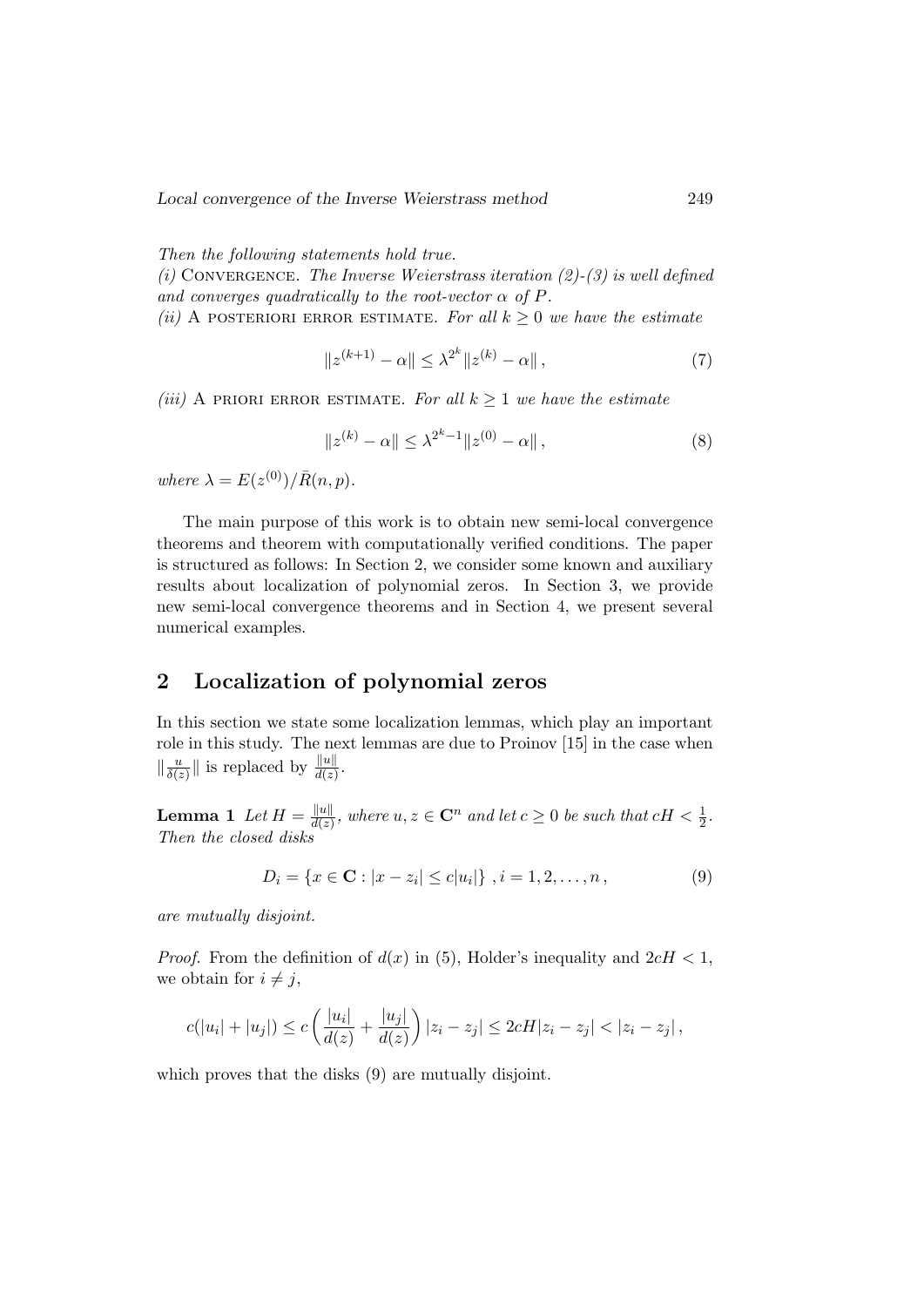**Lemma 2** Let  $P \in C[z]$  be a polynomial of degree  $n \geq 2$ . Suppose there exists  $z \in \mathbb{C}^n$  with distinct components and let  $c \geq 1$  be such that

$$
cE_p < \frac{1}{2} \quad and \quad \frac{1}{c} + \frac{(n-1)E_p(z)}{1 - cE_p(z)} \le 1 \,,\tag{10}
$$

where the function  $E_p : \mathcal{D} \to \mathbf{R}_+$  is defined by  $E_p(z) = \frac{\|W(z)\|}{d(z)}$ . Then P has only simple zeros in C and the disks

$$
D_i = \{x \in \mathbf{C} : |x - z_i| \le c|W_i|\}, \ i = 1, 2, \dots, n,
$$
\n(11)

are mutually disjoint and each of them contains exactly one zero of P.

Proof. The proof is the same as the proof of Proposition 3.3 in [15].

As a corollary of Lemma 2 we can state the following theorem (see also Theorem 3.4 in [15]).

**Theorem 2** Let  $P \in C[z]$  be a polynomial of degree  $n \geq 2$ . Suppose there exists  $z \in \mathbb{C}^n$  with distinct components such that

$$
E_p(z) = \frac{\|W(z)\|}{d(z)} \le \frac{1}{(1 + \sqrt{n-1})^2}.
$$
\n(12)

In the case when  $n = 2$  we assume that inequality (12) is strict. Then P has only simple zeros in C. Besides, for any real number

$$
c \in [\theta(E_p(z)), \phi(E_p(z))],
$$

where  $\theta$  and  $\phi$  are real functions defined by

$$
\theta(t) = \frac{2}{1 - (n - 2)t + \sqrt{(1 - (n - 2)t)^2 - 4t}}; \ \phi(t) = \frac{2}{1 - (n - 2)t} \tag{13}
$$

the disks (11) are mutually disjoint and each of them contains exactly one zero of P.

Proof. It is easy to prove that

$$
\frac{1}{(1+\sqrt{n-1})^2}\leq \frac{1}{n+2}
$$

with equality only if  $n = 2$ . Then it follows from (12) that

$$
E_p(z) < \frac{1}{n+2}
$$

.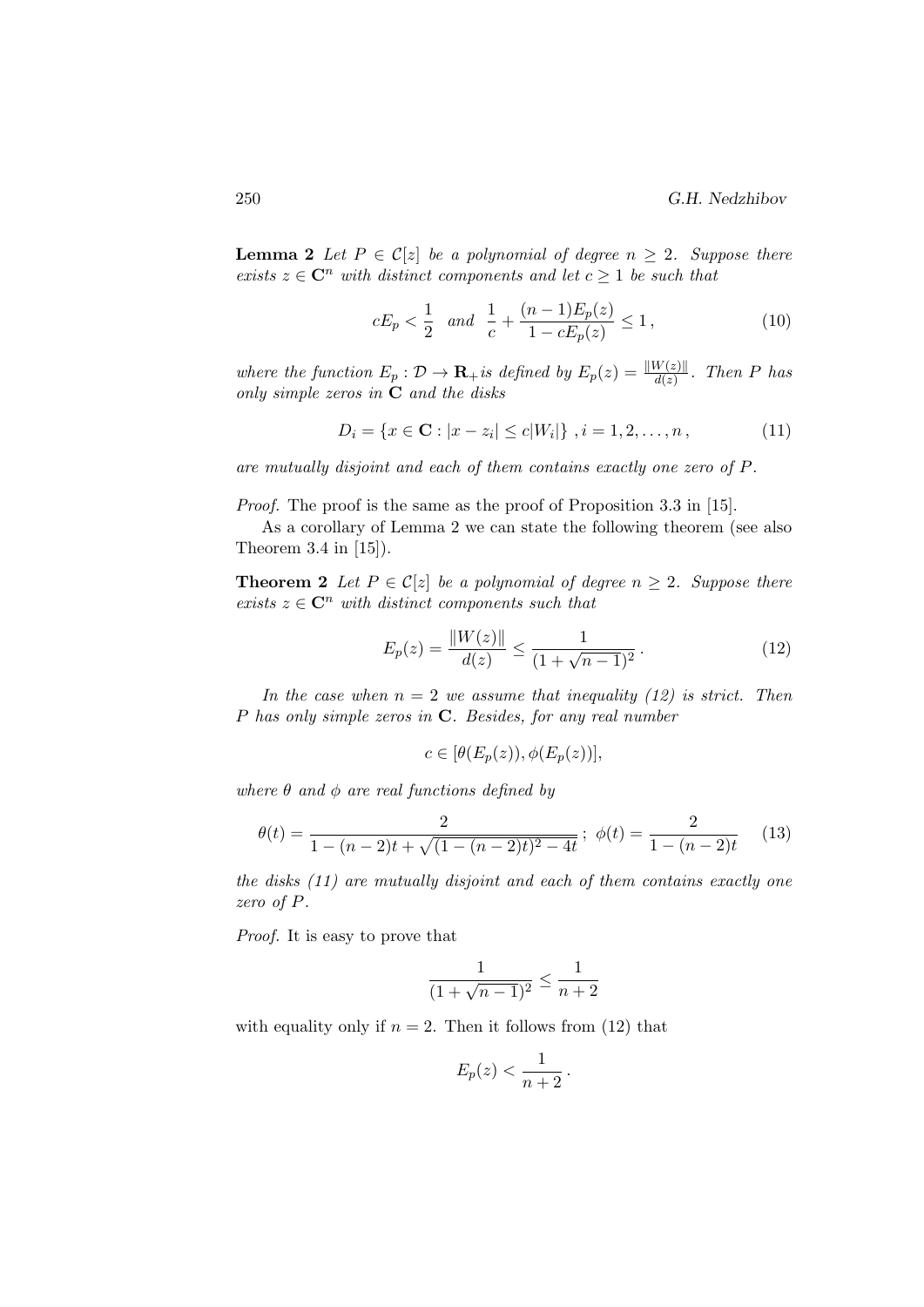From this and  $c \leq \phi(E_p(z))$ , we get

$$
cE_p(z) \le E_p(z)\phi(E_p(z)) < \frac{1}{2}
$$

which proves the first inequality in (10).

Some that  $1 \leq \theta(t) \leq \phi(t)$  provided that  $0 \leq t \leq 1/(1+\sqrt{n-1})^2$ . The assumption  $c \in [\theta(E_p(z)), \phi(E_p(z))]$  implies the second inequality in (10). Now the statement follows from Lemma 2.

#### 3 Semilocal convergence theorems

In this section we state and prove the main results of the paper. The next theorem improves the results of Theorem 1.

**Theorem 3** Let  $P \in \mathcal{C}[z]$  be a polynomial of degree  $n \geq 2$ , where

$$
\alpha = \{ \alpha \in \mathbf{C}^n : \alpha_i \neq 0 \text{ and } \alpha_i \neq \alpha_j \text{ for } i, j = 1, \dots, n \}
$$

is the root vector of P. If the initial guess

$$
\mathbf{z}^{(0)} = {\mathbf{z}^{(0)} \in \mathbf{C}^n : z_i^{(0)} \neq 0 \text{ and } z_i^{(0)} \neq z_j^{(0)} \text{ for } i, j = 1, ..., n}
$$

is such that

$$
\frac{\|\mathbf{z}^{(0)} - \alpha\|}{d(z^{(0)})} \le R(n) := \frac{2^{\frac{1}{n+1}} - 1}{4 \cdot 2^{\frac{1}{n+1}} - 3},\tag{14}
$$

then the iteration (2)-(3) is well defined, converges to  $\alpha$  quadratically and the error estimates  $(7)-(8)$  hold true.

Proof. First we will prove the following relation

$$
d(\mathbf{z}^{(0)}) - 2\|\mathbf{z}^{(0)} - \alpha\| \le d(\alpha). \tag{15}
$$

Let us consider the two cases:

Case 1. Suppose that  $d(\alpha) = \delta(\alpha)$ , i.e.  $\delta(\alpha) \leq \gamma(\alpha)$ . Then

$$
d(\mathbf{z}^{(0)}) \leq |z_i^{(0)} - z_j^{(0)}| \leq |\alpha_i - \alpha_j| + |z_i^{(0)} - \alpha_i| + |z_j^{(0)} - \alpha_j| \leq |\alpha_i - \alpha_j| + 2\|\mathbf{z}^{(0)} - \alpha\|,
$$

according that, we have

$$
d(\mathbf{z}^{(0)}) \le d(\alpha) + 2\|\mathbf{z}^{(0)} - \alpha\|,\tag{16}
$$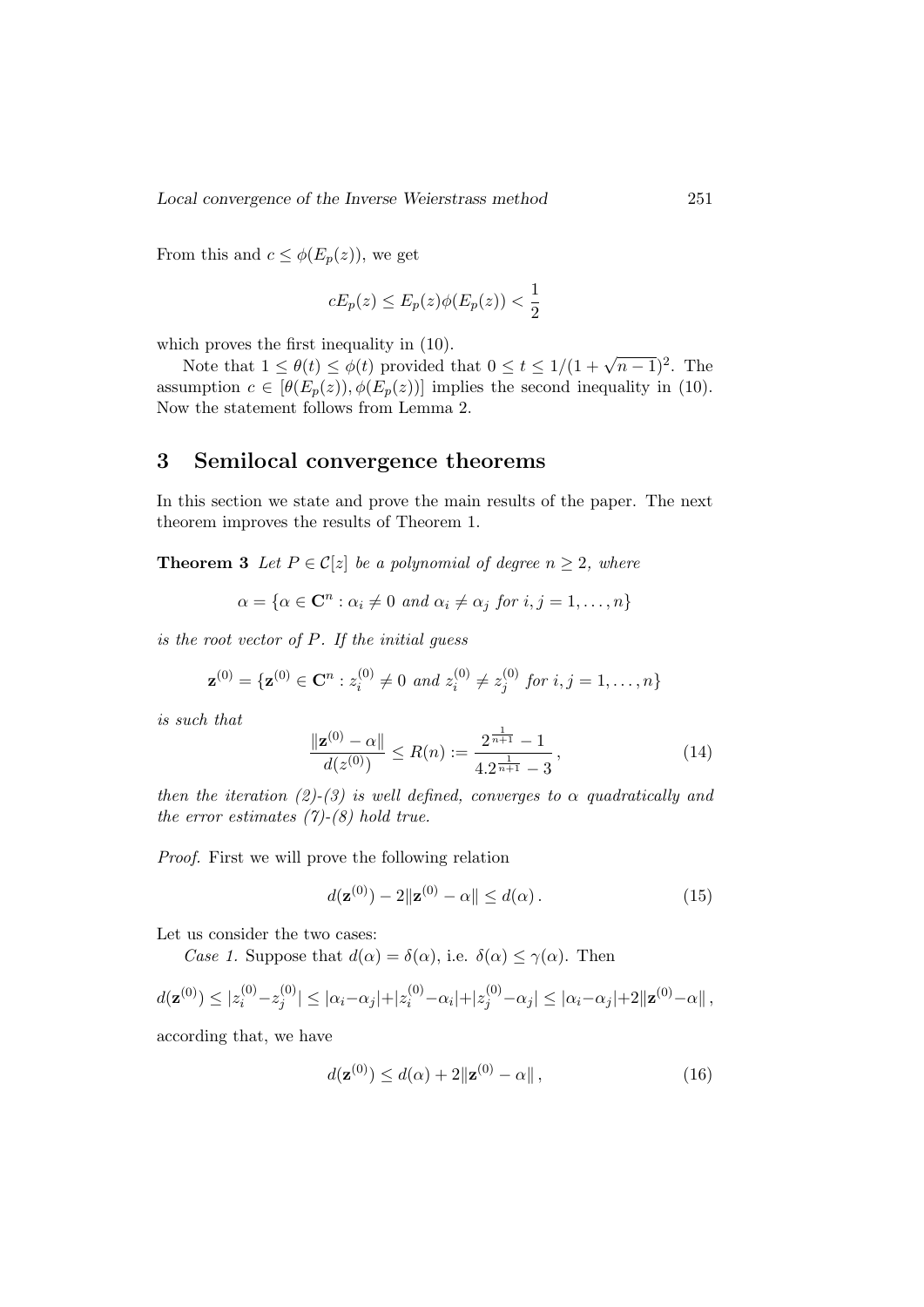which implies  $(15)$ .

Case 2. Suppose that  $d(\alpha) = \gamma(\alpha)$ , then we have

$$
d(\mathbf{z}^{(0)}) \leq |z_i^{(0)}| \leq |\alpha_i| + |z_i^{(0)} - \alpha_i| \leq |\alpha_i| + ||\mathbf{z}^{(0)} - \alpha|| \leq |\alpha_i| + 2||\mathbf{z}^{(0)} - \alpha||,
$$

which implies  $(16)$  and then we get  $(15)$  by analogy of Case 1.

It follows from (15) that

$$
d(\mathbf{z}^{(0)})\left(1-2\frac{\|\mathbf{z}^{(0)}-\alpha\|}{d(\mathbf{z}^{(0)})}\right)\leq d(\alpha),
$$

which can be written in the form

$$
\frac{1}{d(\alpha)} \leq \frac{1}{d(\mathbf{z}^{(0)})} \left(1 - 2\frac{\|\mathbf{z}^{(0)} - \alpha\|}{d(\mathbf{z}^{(0)})}\right)^{-1}
$$

Multiplying both sides of this inequality by  $\|\mathbf{z}^{(0)} - \alpha\|$ , we get

$$
\frac{\|\mathbf{z}^{(0)} - \alpha\|}{d(\alpha)} \le \frac{\|\mathbf{z}^{(0)} - \alpha\|}{d(\mathbf{z}^{(0)})} \left(1 - 2\frac{\|\mathbf{z}^{(0)} - \alpha\|}{d(\mathbf{z}^{(0)})}\right)^{-1}.
$$
 (17)

.

From the last inequality and using (14), we obtain

$$
\frac{\|\mathbf{z}^{(0)} - \alpha\|}{d(\alpha)} \le \frac{2^{\frac{1}{n+1}} - 1}{2 \cdot 2^{\frac{1}{n+1}} - 1}.
$$

Now the statements of the theorem follows from (6) and Theorem 1.

Although Theorem 3 is an improvement of Theorem 1, the initial conditions in the both theorems depend on the desired root-vector  $\alpha$  which is unknown. Which means that these two results are rather of theoretical importance.

The next theorem is the main result of this paper. We shall prove local convergence with computationally verifiable initial condition (see (18)). This initial condition is of significant practical importance since it depends only on available data: the coefficients  $a_i$  and the degree n of the polynomial  $P$ , and the initial approximation  $\mathbf{z}^{(0)}$ .

**Theorem 4** Let  $P \in \mathcal{C}[z]$  be a polynomial of degree  $n \geq 2$  (where  $a_0 \neq 0$ ). Suppose there exists a vector

$$
\mathbf{z}^{(0)} = \{ \mathbf{z}^{(0)} \in \mathbf{C}^n : z_i^{(0)} \neq 0 \text{ and } z_i^{(0)} \neq z_j^{(0)} \text{ for } i, j = 1, \dots, n \}
$$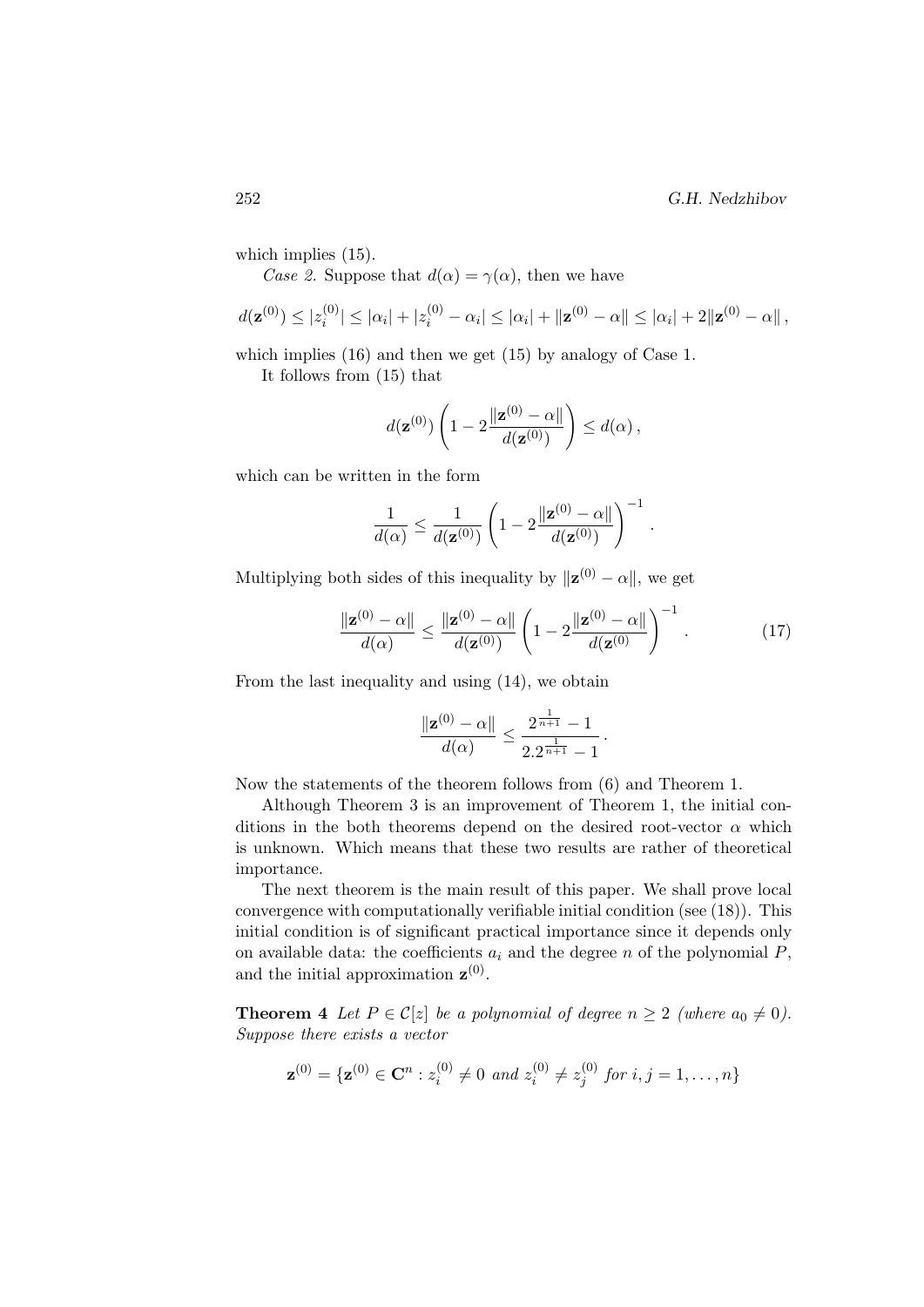Local convergence of the Inverse Weierstrass method 253

such that

$$
E_p(z^{(0)}) = \frac{\|W(z)\|}{d(z^{(0)})} \le \tilde{R}(n) := \frac{R(1-R)}{1 + (n-2)R},
$$
\n(18)

where

$$
R = R(n) = \frac{2^{\frac{1}{n+1}} - 1}{4 \cdot 2^{\frac{1}{n+1}} - 3}.
$$
\n(19)

Then  $P(z)$  has only simple zeros and the following statements hold true. (i) CONVERGENCE. The Inverse Weierstrass iteration  $(2)-(3)$  is well defined and converges quadratically to the root-vector  $\alpha$  of P.

(ii) A POSTERIORI ERROR ESTIMATE. For all  $k \geq 0$  we have the estimate

$$
||z^{(k+1)} - \alpha|| \le \lambda^{2^k} ||z^{(k)} - \alpha||,
$$
\n(20)

(iii) A PRIORI ERROR ESTIMATE. For all  $k \geq 1$  we have the estimate

$$
||z^{(k)} - \alpha|| \le \lambda^{2^k - 1} ||z^{(0)} - \alpha||,
$$
\n(21)

where  $\lambda = E(z^{(0)}) / \bar{R}(n, p)$  and  $\bar{R}$  is defined by (8).

*Proof.* Let  $\tau = 1/(1 + \sqrt{n-1})$  and  $\mu = 1/(1 + \sqrt{(n-1)^2})$ . It can be shown that

$$
0 \le R \le \tau. \tag{22}
$$

Consider the real function  $\sigma : [0, \tau] \to [0, \mu]$  defined by

$$
\sigma(t) = \frac{t(1-t)}{1+(n-1)t}.
$$

Function  $\sigma$  is strictly increasing on  $[0, \tau]$  and the inverse function of  $\sigma$  is the function  $\varphi : [0, \mu] \to [0, \tau]$  defined by

$$
\varphi(t) = \frac{2t}{1 - (n-2)t + \sqrt{(1 - (n-2)t)^2 - 4t}} = t\theta(t),
$$

where  $\theta(t)$  is defined by (13). Then from (22) and (18) it follows that

$$
E_p(z^{(0)}) = \frac{\|W(z)\|}{d(z^{(0)})} \le \sigma(R) \le \mu = \frac{1}{(1 + \sqrt{(n-1)^2}}.
$$
 (23)

Then it follows from Theorem 2 that  $P$  has only simple zeros and the disks

$$
D_i = \left\{ x \in \mathbf{C} : |x - z_i| \leq \theta(E_p(z^{(0)})) |W_i| \right\}, i = 1, 2, ..., n,
$$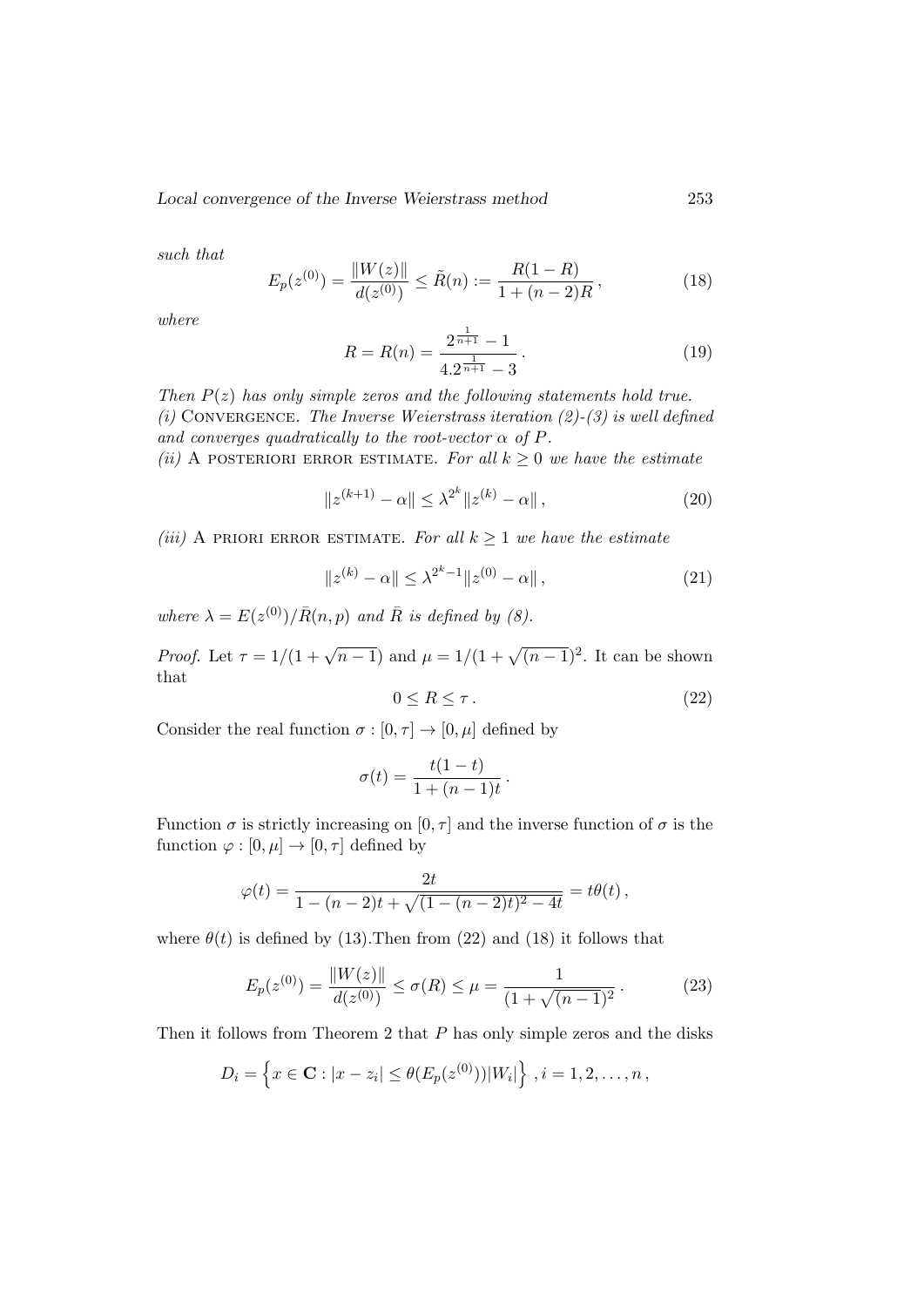are mutually disjoint and each of them contains exactly one zero of P. This means that there is a root-vector  $\alpha \in {\bf C}^n$  of  $P$  such that

$$
|z_i - \alpha_i| \leq \theta(E_p(z^{(0)})) |W_i(z^{(0)})|.
$$

Last inequality implies

$$
\frac{\|\mathbf{z}^{(0)} - \alpha\|}{d(z^{(0)})} \le \theta(E_p(z^{(0)})) E_p(z^{(0)}) = \varphi\left(E_p(z^{(0)})\right) .
$$

From this and (23), we conclude that

$$
\frac{\|\mathbf{z}^{(0)}-\alpha\|}{d(z^{(0)})}\leq \varphi\left(E_p(z^{(0)})\right)\leq \varphi\left(\sigma\left(E_p(z^{(0)})\right)\right)=R\,.
$$

Now all the statements (i)-(iii) of the theorem follow from the Theorem 3.

### 4 Numerical Examples

In this section, we consider several numerical examples in which we apply Theorem 4 to prove the quadratic convergence of the method (2)-(3).

According to Theorem 4, if there exists an integer  $k \geq 0$  such that

$$
E_p(z^{(k)}) \le \tilde{R} = \frac{R(1 - R)}{1 + (n - 2)R},\tag{24}
$$

where

$$
R = \frac{2^{\frac{1}{n+1}} - 1}{4 \cdot 2^{\frac{1}{n+1}} - 3}.
$$

then the iteration  $(2)-(3)$  is well defined and converges quadratically to the root vector  $\alpha$  of P. We use the following stop criterion

$$
||z^{(i)} - \alpha|| \le 10^{-15}, \quad (i \ge k). \tag{25}
$$

Example 1 Consider the polynomial (see [16])

$$
P(z) = z9 + 3z8 - 3z7 - 9z6 + 3z5 + 9z4 + 99z3 + 297z2 - 100z - 300
$$

with the root vector  $\alpha = (2i, 2 + i, -3, -2i, -1, 1, -2 + i, 2 - i, -2 - i).$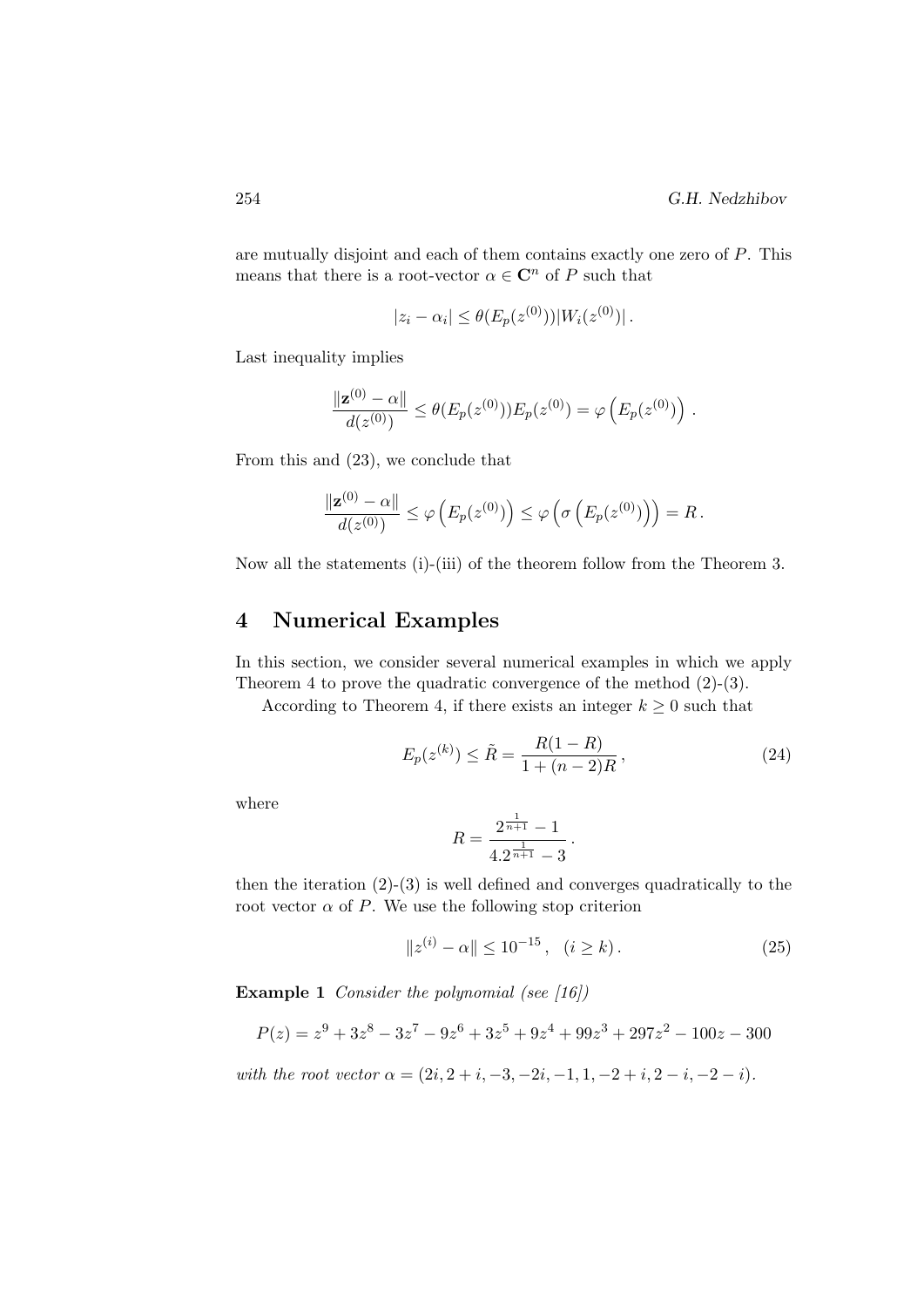We use Abert's initial approximation vector  $z^{(0)}$  given by

$$
z_k^{(0)} = -\frac{a_1}{n} + r_0 \exp i\theta_k, \ \theta_k = \frac{\pi}{n} \left( 2k - \frac{3}{2} \right), \ k = 1, \dots, n \,,
$$

where  $n = 9$  and  $r_0 = 10$  (see also [2]). The radius of convergence is

$$
\tilde{R}\approx 0.0379
$$

and the convergence condition (24) is satisfied for  $k = 8 \ (E_p(z^{(8)}) \approx 0.0207)$ . The stopping criteria is reached after eleven iterations, see Table 1.

| iter(i)        | $z_1^{(i)}$                  | $z_2^{(i)}$         | $z_3^{(i)}$                   |
|----------------|------------------------------|---------------------|-------------------------------|
| 0              | $-1.263 + 1.736i$            | $-4.683 + 7.660i$   | $-11.11+10i$                  |
| 8              | $0.0050 + 1.9960i$           | $1.9847 + 0.9861i$  | $-3.0039 - 0.0003i$           |
| 11             | $2.963 \times 10^{-18} + 2i$ | $2+i$               | $-3 + 1.009 \times 10^{-18}i$ |
|                |                              |                     |                               |
|                |                              |                     |                               |
| iter(i)        | $z_4^{(i)}$                  | $z_5^{(i)}$         | $z_6^{(i)}$                   |
| $\overline{0}$ | $-17.53 + 7.660i$            | $-20.95 + 1.736i$   | $-19.77 - 5i$                 |
| 8              | $-2.0005i$                   | $-1.0003 + 0.0005i$ | $1.0031 - 0.0022i$            |
| 11             | $5.340 \times 10^{-18} - 2i$ | $-1$                | $1 + 2.568 \times 10^{-18}i$  |
|                |                              |                     |                               |
|                |                              |                     |                               |
| iter(i)        | $z_7^{(i)}$                  | $z_8^{(i)}$         | $z_9^{(i)}$                   |
|                | $-14.53 - 9.396i$            | $-7.690 - 9.396i$   | $-2.450-5i$                   |

Table 1: Numerical results for Example 1.

|  | $-1.9999 + 1.0000$ i $2.0086 - 1.0093$ i $-1.9971 - 0.9993$ i |       |          |
|--|---------------------------------------------------------------|-------|----------|
|  | $-2+i$                                                        | $2-i$ | $-2 - i$ |
|  |                                                               |       |          |

**Example 2** Consider the polynomial (see  $\vert 14 \vert$ )

$$
P(z) = z^3 - (2+5i)z^2 - (3-10i)z + 15i
$$

with the root vector  $\alpha = (-1,3,5i)$ . We use the initial vector  $z^{(0)} =$  $(-1.5, 2.7, 4.5i).$ 

The radius of convergence is

$$
\tilde{R} \approx 0.0868
$$

and the convergence condition (24) is satisfied for  $k = 2 \ (E_p(z^{(2)}) \approx 0.0059)$ . The stopping criteria is reached after five iterations, see Table 2.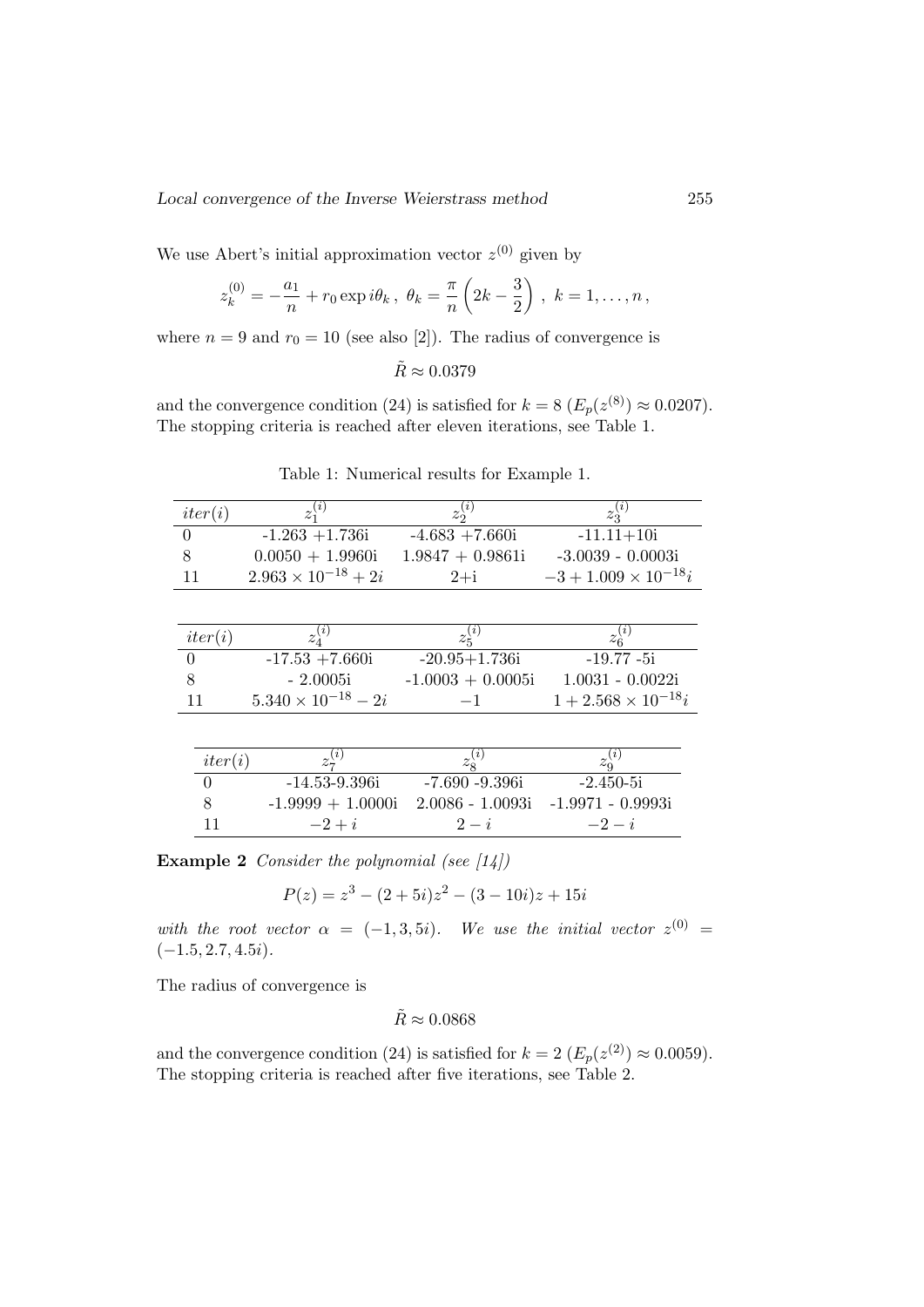| iter(i)        | $z_1^{(i)}$                                            | $z_2^{(i)}$        | $z_3^{(i)}$                           |
|----------------|--------------------------------------------------------|--------------------|---------------------------------------|
| $\Omega$       | $-1.5$                                                 | 2.7                | 4.5i                                  |
| 1              | $-1.0768 + 0.0092i$ 3.0196 - 0.0162i -0.0949 + 5.0545i |                    |                                       |
| $\overline{2}$ | $-1.0060 + 0.0001i$                                    |                    | $3.0008 - 0.0006i - 0.0018 + 5.0004i$ |
| 3              | $-1.0000 + 0.0000i$                                    | $3.0000 - 0.0000i$ | $-0.0000 + 5.0000i$                   |
|                | $-1.0000 + 0.0000i$                                    |                    | $3.0000 - 0.0000i$ $0.0000 + 5.0000i$ |
| 5              | $-1.0000$                                              | 3.0000             | 5i                                    |

Table 2: Numerical results for Example 2.

Example 3 Consider the polynomial

$$
P(z) = z^5 - 15z^4 + 22z^3 + 438z^2 - 1175z - 1575
$$

with the root vector  $\alpha = (-5, -1, 5, 7, 9)$ . We use the initial vector  $z^{(0)} =$  $(-5.7, -1.8, 4.1, 6.2, 9.8).$ 

The radius of convergence is

$$
\tilde{R} \approx 0.0605
$$

and the convergence condition (24) is satisfied for  $k = 2 (E_p(z^{(2)}) \approx 0.00599)$ . The stopping criteria is reached after five iterations, see Table 3.

| iter(i) | $z_1^{(i)}$ | $z_2^{(i)}$      | (i)<br>$z_{2}^{\vee}$ | $\left( \iota \right)$<br>$z_{\lambda}$ | $\left( \iota \right)$<br>$z_{\hat{\mathsf{x}}}$ |
|---------|-------------|------------------|-----------------------|-----------------------------------------|--------------------------------------------------|
| 0       | $-5.7000$   | $-1.8000$        | 4.1000                | 6.2000                                  | 9.8000                                           |
| 1       | $-4.8988$   | $-1.2583$        | 5.1844                | 6.5166                                  | 9.3553                                           |
| 2       | $-5.0094$   | $-1.0396$        | 4.9707 7.0226         |                                         | 9.0623                                           |
| 3       | $-5.0000$   | $-1.0017$ 4.9992 |                       | 7.0012                                  | 9.0005                                           |
| 5       | -5          | $-1$             | h.                    |                                         | ч                                                |

Table 3: Numerical results for Example 3.

## 5 Conclusion

In this work we investigate convergence analysis of the Inverse Weierstrass iterative method for simultaneous approximation of polynomial zeros. Our goal was to obtain semi-local convergence analysis results. We establish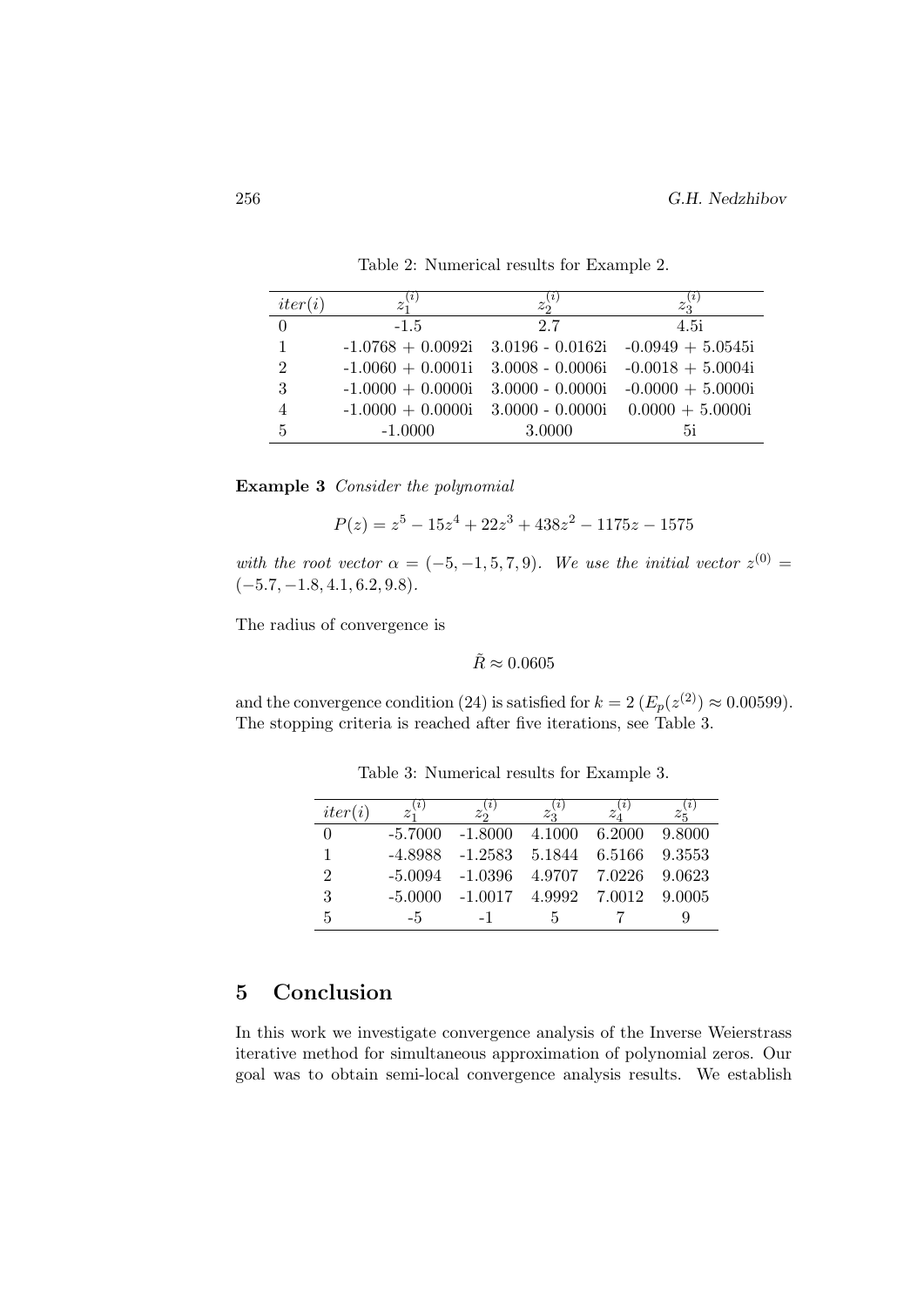a new convergence theorems with new radiuses of convergence. The main theorem provides also a-priori and a-posteriori error estimates. Numerical results with different examples confirm the theoretical results.

Acknowledgement. This paper is supported by Shumen University under Grant RD 08-145/2018.

#### References

- [1] G.H. Nedzhibov, Improved kocal convergence analysys of the Inverse Weierstrass method for simultaneous approximation of polynomial zeros, MATHTECH 2018, Proceedings of the international conference, 2018 (in press).
- [2] Gyurhan H. Nedzhibov, New local convergence theorems for the inverse Weierstrass method for simultaneous approximation of polynomial zeros, AMEFSS 2017, Mathematics and its Applications / Annals of  $AOSR$ , 2017 (in press).
- [3] G.H. Nedzhibov, Similarity transformations between some companion matrices, AIP Conf. Proc. 1631:375-382, 2014.
- [4] G.H. Nedzhibov, Inverse Weierstrass-Durand-Kerner Iterative Method, International Journal of Applied Mathematics, ISSN:2051-5227 , 28, Issue.2:1258-1264, 2013.
- [5] G.H. Nedzhibov, On local convergence analysys of the Inverse WDK method, MATHTECH 2016, Proceedings of the international conference1:118-126, 2016.
- [6] G.H. Nedzhibov, Local convergence of the Inverse Weierstrass method for simultaneous approximation of polynomial zeros, International Journal of Mathematical Analysis 10, No. 26:1295-1304, 2016.
- [7] G.H. Nedzhibov, Convergence of the modified inverse Weierstrass method for simultaneous approximation of polynomial zeros, Communications in Numerical Analysis 2016, No. 1: 74-80, 2016.
- [8] N.V. Kjurkchiev, S.M. Markov, Two interval methods for algebraic equations with real roots, Pliska Stud. Math. Bulg. 5:118131, 1983.
- [9] S.M. Zheng, On convergence of the Durand-Kerners method for finding all roots of a polynomial simultaneously, Kexue Tongbao 27:1262-1265, 1982.